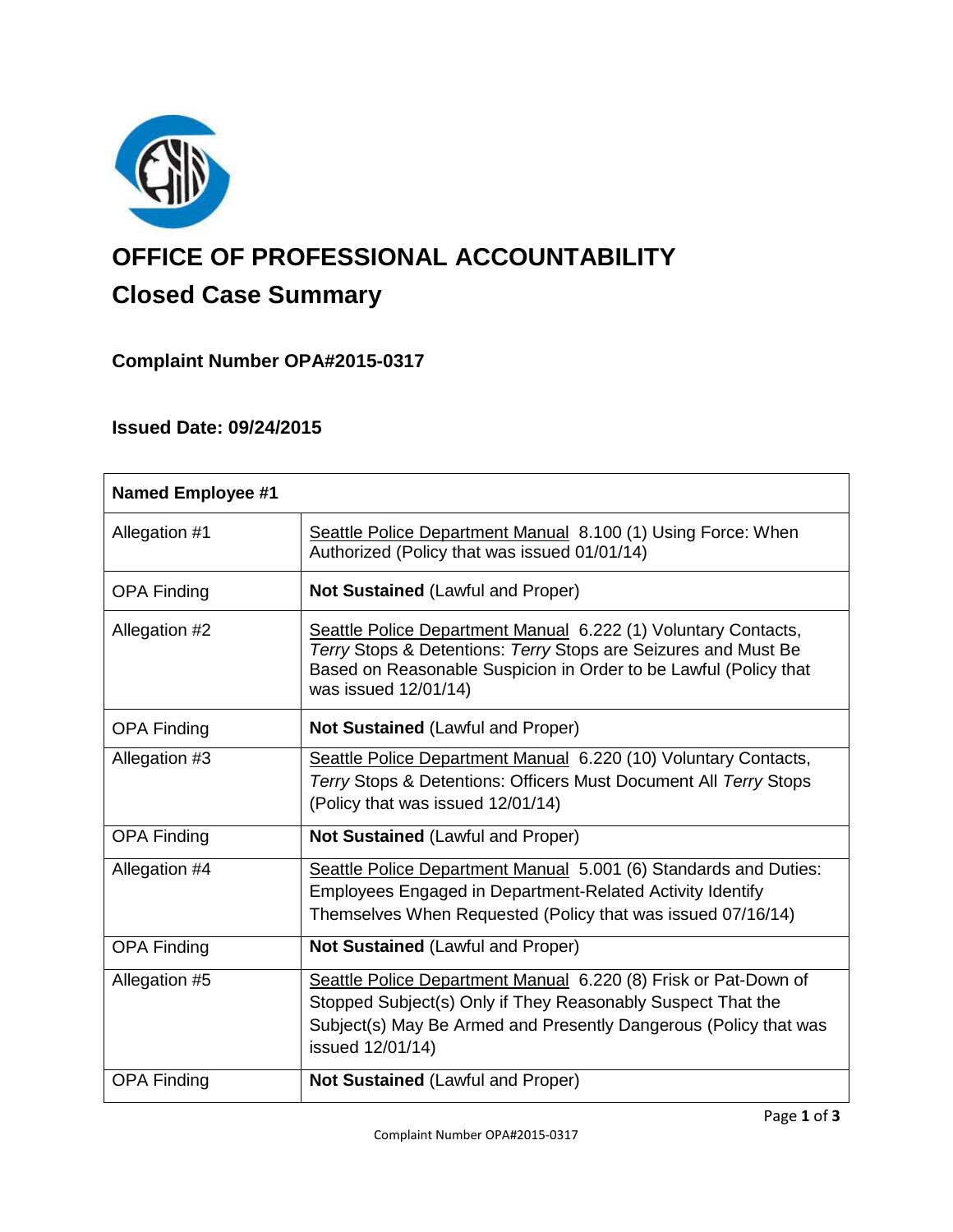| Allegation #6           | Seattle Police Department Manual 5.001 (9) Standards and Duties:<br>Employees Shall Strive to be Professional at all Times (Policy that<br>was issued 07/16/14) |
|-------------------------|-----------------------------------------------------------------------------------------------------------------------------------------------------------------|
| OPA Finding             | <b>Not Sustained (Lawful and Proper)</b>                                                                                                                        |
| <b>Final Discipline</b> | N/A                                                                                                                                                             |

# **INCIDENT SYNOPSIS**

The named employee was working as a bike officer with his partner. While they were briefly separated, the named employee observed three subjects possibly smoking marijuana in public. One subject was verbally aggressive and uncooperative and the named employee pushed him back to create a safe distance. The named employee called for his partner to respond. The complainant, a passer-by, saw the named employee interacting with the subjects.

# **COMPLAINT**

The complainant alleged that the named employee stopped the subjects without any reason, shoved one of them and was rude and aggressive. She further alleged that the named employee was verbally aggressive toward her when she attempted to photograph the incident.

## **INVESTIGATION**

The OPA investigation included the following actions:

- 1. Interview of the complainant
- 2. Search for and review of all relevant records and other evidence
- 3. Review of In-Car Videos
- 4. Interviews of SPD employees

# **ANALYSIS AND CONCLUSION**

The evidence showed that the named employee had stopped the subjects for the possible civil infraction of using marijuana in public. One of the subjects was belligerent and stepped right in front of the named employee. The named employee put his hand the subject's chest to push him back an arm's length away and ordered the subject to stand there until his back-up arrived. An officer shall use only the force reasonable, necessary, and proportionate to effectively bring an incident or person under control, while protecting the lives of the officer or others. The complainant approached the named employee and his back-up officer to ask for their names and badges. They answered with their last names and badge numbers. The named employee immediately asked the complainant to step away as he needed to give his full attention to the still belligerent subject. The named officer told the complainant that she had a right to film an officer but that she need to back away from the ongoing incident. Once the incident was concluded, the named employee attempted to explain his actions to the complainant. **FINDINGS**